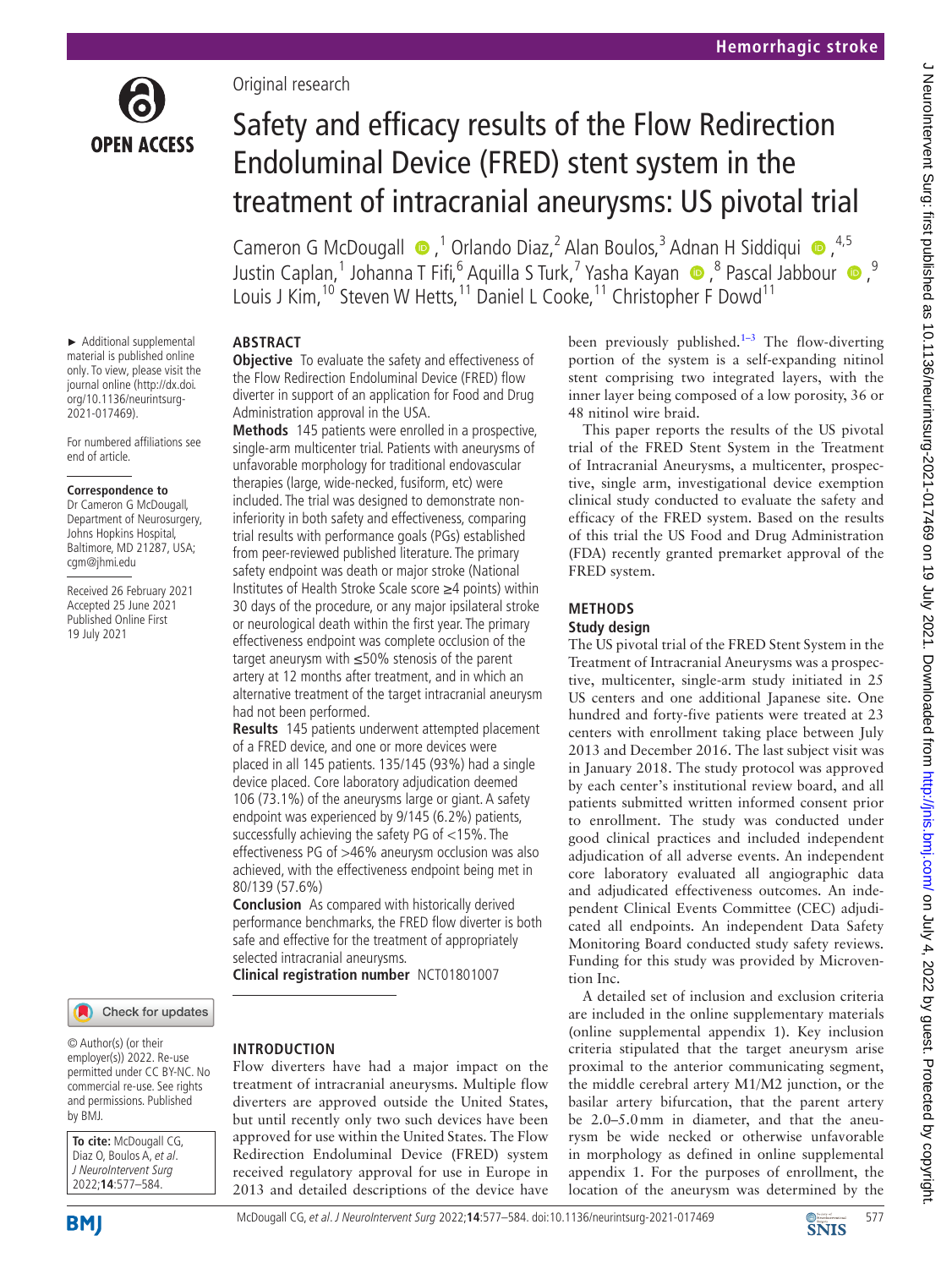#### **Hemorrhagic stroke**

enrolling investigator, but ultimately adjudicated by the core laboratory. Discrepancies—for example, an aneurysm enrolled as an A1 segment aneurysm but later adjudicated as an anterior communicating artery aneurysm, were not considered to be major protocol violations. Exclusion criteria included recent (<60 days) subarachnoid hemorrhage, proximal arterial stenosis >50%, dolichoectatic aneurysms, bifurcation aneurysms, and prior stenting of the target aneurysm.

The study was designed to demonstrate non-inferiority in safety and effectiveness results as compared with performance goals (PGs) identified from a comprehensive analysis of the peerreviewed published literature. The PGs were based on the results of prior studies reporting the safety and effectiveness of endovascular treatment of intracranial aneurysms with flow-diverter devices for patient populations that are directly comparable to this study's subject population ([online supplemental appendix](https://dx.doi.org/10.1136/neurintsurg-2021-017469)  [2](https://dx.doi.org/10.1136/neurintsurg-2021-017469)).

The safety and efficacy goals were a priori determined and prespecified at <15%and>46%, respectively.

Patients were evaluated clinically, including National Institutes of Health Stroke Scale (NIHSS) score and modified Rankin Scale (mRS) score preprocedure, and then re-evaluated after treatment at the time of discharge, and subsequently at follow-up around 30 days, 180 days, and 1year. Ophthalmic evaluations were done at baseline and as needed subsequently for any patients with new visual symptoms. Mandatory 6-month and 1-year follow-up digital subtraction angiographic studies were core laboratory adjudicated.

#### **Device characteristics**

FRED stents are available in diameters 2.5 to 5.5mm, with the 2.5 and 3.0mm devices being deliverable through a Headway 21, 0.021" internal diameter microcatheter, and the larger sizes requiring a Headway 27, 0.027" internal diameter microcatheter. The flow diverting or 'working length' of the devices available are from 7 to 39mm.

#### **Procedures**

All treated patients underwent a standard neuroendovascular procedure with the intention of delivering and implanting a FRED device across the aneurysm neck. Patients were treated with both aspirin and clopidogrel prior to the procedure with either a loading dose the day before or daily doses for 7days before. All patients were treated with two antiplatelet agents for a minimum of 6 months after the procedure and then were maintained on monotherapy (American Stroke Association recommended) for the remainder of the study period (if no contraindication). Testing of antiplatelet medication effectiveness was not required.

#### **Safety assessment**

The primary safety endpoint of the study was the proportion of subjects who experienced death or major stroke (>4more points on the NIHSS) within 30 days of the procedure, or had any major ipsilateral stroke or neurological death within 12 months of the procedure. All adverse events reported by the investigational sites were adjudicated by an independent blinded CEC. In addition, a blinded independent Data Safety Monitoring Board provided oversight. Study site visits by clinical monitors were conducted, as needed, to achieve 100% verification of source data. Patient evaluations including, mRS and NIHSS scores, were conducted at baseline and hospital discharge and then within defined follow-up windows at the 30-, 90-, 180-day, and

12-month time points. Screening for adverse events occurred at each time point from the procedure forward.

#### **Effectiveness assessment**

The study primary effectiveness endpoint was the proportion of subjects with complete occlusion of the target aneurysm and ≤50% stenosis of the parent artery at the target intracranial aneurysm at 12 months after treatment as assessed by angiography, and without re-treatment of the target intracranial aneurysm within 1year post-FRED placement. Any re-treatment was considered an endpoint failure for effectiveness. An independent core laboratory adjudicated the angiographic occlusion of the aneurysms using the Raymond scale, $4$  reviewing images that were obtained immediately after the procedure, at 180 days and at 12 months. Parent artery stenosis was assessed by the core laboratory, with significant stenosis being defined as greater than 50% luminal loss using the Warfarin–Aspirin Symptomatic Intracra-nial Disease (WASID) method.<sup>[5](#page-7-2)</sup> Multiple additional secondary safety and efficacy endpoints were also studied as noted in the results section.

#### **Statistical methods**

The study was designed to compare primary effectiveness success with an independently derived performance goal (a summary of the derivation and literature supporting the performance goals used as developed by Microvention and agreed to by the FDA is provided in [online supplemental](https://dx.doi.org/10.1136/neurintsurg-2021-017469) [appendix 2\)](https://dx.doi.org/10.1136/neurintsurg-2021-017469). The trial is considered successful if the twosided 95% credible interval, lower bound of the effectiveness rate exceeds the 46% PG and the two-sided 95% credible interval upper bound of the safety rate is below the 15% PG. The use of two-sided testing is consistent with the Pipeline premarket approval and FDA guidance.

Three patient populations were used for statistical analysis. The intention-to-treat (ITT) population, which consisted of all patients for whom the FRED system had been introduced into the bloodstream, was used for all effectiveness analyses to test the effectiveness hypothesis for the performance goal. The safety population consisted of all subjects in whom the investigational device was implanted as well as deaths due to technical failure during the index procedure, and was used to test the safety hypothesis of the performance goal. The third population was the per protocol population, consisting of all subjects in the ITT population for whom there were no major protocol deviations.

Study analyses for primary effectiveness and safety endpoints were conducted using Bayesian methods, consistent with other medical device submissions to the FDA's Center for Devices and Radiological Health to allow the computation of equitail 95% credible limits for assessment of the statistical hypotheses. This decision was made in advance of any data assessments for either effectiveness or safety. Other outcomes, including secondary endpoints for which formal hypothesis testing was not prespecified, are presented descriptively.

#### **RESULTS**

One hundred and sixty-seven patients consented to take part in the study, of whom 145 underwent attempted treatment with a FRED system. All these 145 patients had a FRED device implanted, and thus the same 145 patients comprised both the ITT and safety analysis populations. Subject and aneurysm characteristics are summarized in [table](#page-2-0) 1 and subject accountability is presented in [figure](#page-3-0) 1.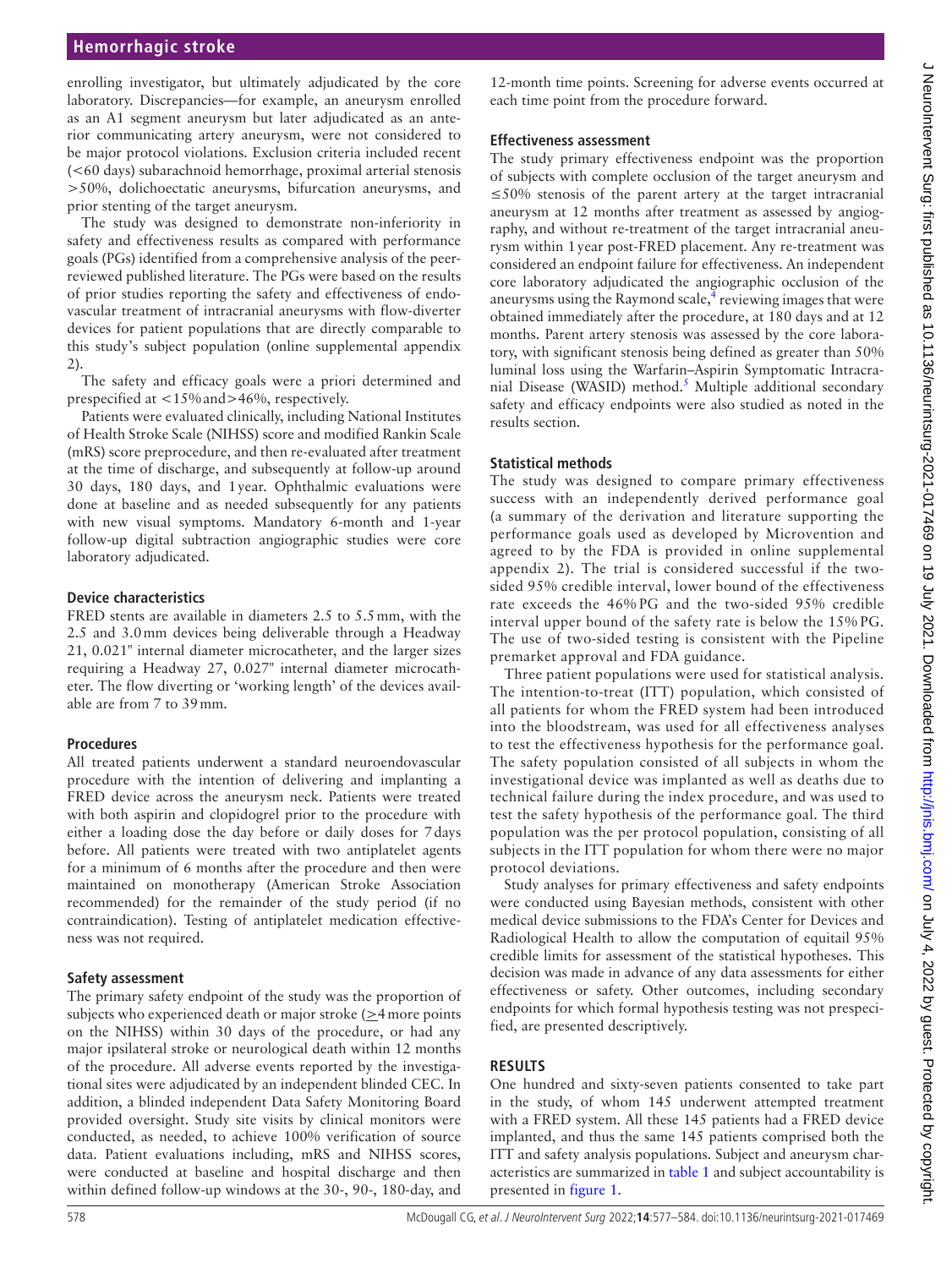<span id="page-2-0"></span>

| Table 1<br>Subject and aneurysm baseline characteristics                                                          |                     |                         |          |
|-------------------------------------------------------------------------------------------------------------------|---------------------|-------------------------|----------|
|                                                                                                                   | Mean±SD or<br>N(% ) |                         |          |
| <b>Characteristics</b>                                                                                            | $(n=145)$           | (Median) (min, max)     |          |
| Age (years)                                                                                                       | $59.1 \pm 11.5$     | $(60.1)$ $(23.9, 82.9)$ |          |
| Female                                                                                                            | 129 (89%)           |                         |          |
| Race                                                                                                              |                     |                         |          |
| White                                                                                                             | 104 (71.7%)         |                         |          |
| <b>Black</b>                                                                                                      | 24 (16.6%)          |                         |          |
| Asian                                                                                                             | 7 (4.8%)            |                         |          |
| <b>Native American</b>                                                                                            | $1(0.7\%)$          |                         |          |
| Other                                                                                                             | $9(6.2\%)$          |                         |          |
| <b>Prior Stroke</b>                                                                                               | $5(3.4\%)$          |                         |          |
| Hypertension                                                                                                      | 90 (62.1%)          |                         |          |
| Hyperlipidemia                                                                                                    | 64 (44.1%)          |                         |          |
| Diabetes mellitus                                                                                                 | 14 (9.7%)           |                         |          |
| Multiple aneurysms                                                                                                | 36 (24.8%)          |                         |          |
| Family history of aneurysm                                                                                        | 34 (23.4%)          |                         |          |
| Tobacco use                                                                                                       | 48 (33.1%)          |                         |          |
| mRS score                                                                                                         |                     |                         |          |
| 0                                                                                                                 | 103 (71.0%)         |                         |          |
| 1                                                                                                                 | 31 (21.4%)          |                         |          |
| 2                                                                                                                 | $9(6.2\%)$          |                         |          |
| 3                                                                                                                 | $2(1.4\%)$          |                         |          |
| Aneurysm location                                                                                                 | Total               | Fusiform                | Saccular |
| Cavernous carotid                                                                                                 | 41 (28.3%)          | 10                      | 31       |
| Ophthalmic                                                                                                        | 50 (34.5%)          | 2                       | 48       |
| Supraclinoid carotid                                                                                              | 10 (6.9%)           | 2                       | 8        |
| Superior hypophyseal                                                                                              | 14 (9.7%)           | 1                       | 13       |
| PComA segment                                                                                                     | 20 (13.8%)          | 20                      | 0        |
| Anterior cerebral                                                                                                 | $2(1.4\%)$          | 1                       | 1        |
| Anterior communicating                                                                                            | 2 (1.4%)            | 0                       | 2        |
| Vertebral                                                                                                         | $2(1.4\%)$          | 1                       | 1        |
| PICA                                                                                                              | $2(1.4\%)$          | 1                       | 1        |
| <b>Basilar</b>                                                                                                    | $2(1.4\%)$          | 0                       | 2        |
| Previously ruptured                                                                                               | $8(5.5\%)$          |                         |          |
| <b>Prior treatment</b>                                                                                            |                     |                         |          |
| Clipped                                                                                                           | $2(1.4\%)$          |                         |          |
| Coiled                                                                                                            | 23 (15.9%)          |                         |          |
| Aneurysm dome height                                                                                              | $11.5 + 4.7$        | (10.2)(3.7, 29.0)       |          |
| $No > 10$ mm                                                                                                      | 106 (73.1%)         |                         |          |
| mRS, modified Rankin Scale; PComA, posterior communicating artery; PICA,<br>posterior inferior cerebellar artery. |                     |                         |          |

The majority of subjects (135/145, 93.1%) had a single device deployed at the index aneurysm, while nine subjects (6.2%) had two devices deployed, and one subject (0.7%) had three FRED devices deployed. Of the total 155 devices implanted to deal with the target aneurysm in 145 patients, three were placed during reintervention procedures. These reinterventions were considered as treatment failures for the purposes of the study. Aneurysm sizes were reported by the sites: 102 aneurysms were large ( $>10$  mm) and four were giant ( $\geq 25$  mm), yielding a total of 73.1% large or giant aneurysms [\(table](#page-2-0) 1). Twenty-five

aneurysms had undergone prior treatment with clips or coils, and eight of these had a history of rupture 76–2396days prior to FRED treatment.

#### **Protocol deviations**

There were 10 major protocol deviations resulting in a per protocol population that consisted of 135 patients. Major deviations were adjudicated by the CEC and included five patients who missed a follow-up visit, two patients who did not have the required imaging performed, and one each of assessment not completed per protocol, stent used in addition to the FRED system, and enrollment of a patient with atrial fibrillation, which was an exclusion criterion.

#### **Safety**

After 1-year of follow-up (within 425 days), 9/145 (6.2%) patients met the composite primary safety endpoint of major stroke/death within 30 days or major ipsilateral stroke/neurological death after 30 days. The performance goal of <15% was therefore met. These nine events resulted in death or disabling stroke in four patients. Six had a major stroke within 30 days of treatment (four of these strokes occurred between 3 and 24 hours after the procedure, and the remaining two on postprocedure days 18 and 27). Two had a major ipsilateral stroke after 30 days and one patient fell at day 235 post treatment, sustaining an ipsilateral subdural hematoma (adjudicated as an ipsilateral stroke), which resulted in death. Enrollment of this patient was a protocol violation because of the pre-existing condition of atrial fibrillation, and at the time of the fall, the patient was taking warfarin in addition to aspirin and clopidogrel. The components of the primary safety endpoint and summary of events resulting in disabling stroke or death are given in [table](#page-4-0) 2.

At last follow-up, among the nine patients who had met the safety endpoint, five had recovered to mRS score  $\leq 2$ , leaving four patients who were dead or disabled defined as mRS score >2. The mean of the posterior distribution of the primary safety endpoint at 12 months after treatment is 6.8% with an equitailed 95%CI of 3.3% to 11.3%, meaning the safety endpoint performance goal of less than 15% was successfully met. The posterior probability of the alternative hypothesis is 0.999 therefore exceeding the predefined one-sided threshold of 0.975 (0.95 equitailed). Disabling strokes (including the patient that experience the subdural hematoma resulting in the sole neurological death in the series) occurred in 4/145 (2.8%) patients. In all, 11 patients had a deterioration in their mRS score as of their last follow-up, with two of these patients deteriorating for reasons unrelated to their aneurysm.

Safety outcomes were analyzed by prespecified subgroups, including study site, gender, ruptured versus unruptured, aneurysm size, aneurysm site, age, and comorbidities. With respect to the safety outcome across sites, no difference was seen between the pooled high volume  $(>4)$  versus low volume  $(<5)$  enrollers. Similarly, there was no difference in the safety endpoint events for anterior versus posterior circulation aneurysms, but a higher rate of major stroke was seen in the posterior communicating artery segment of the internal carotid artery—that is, 5/6 of the major strokes that occurred within 30 days of treatment  $(p<0.001)$  and  $5/9$  of the primary safety outcome endpoints overall ( $p < 0.005$ ) occurred in patients with the target aneurysm at this location. These adverse events were multifactorial in origin and no features specific to this location appeared to explain the higher rate of safety events at this site.

No significant differences in the rate of primary safety endpoint (or safety subcomponent) events were noted in relation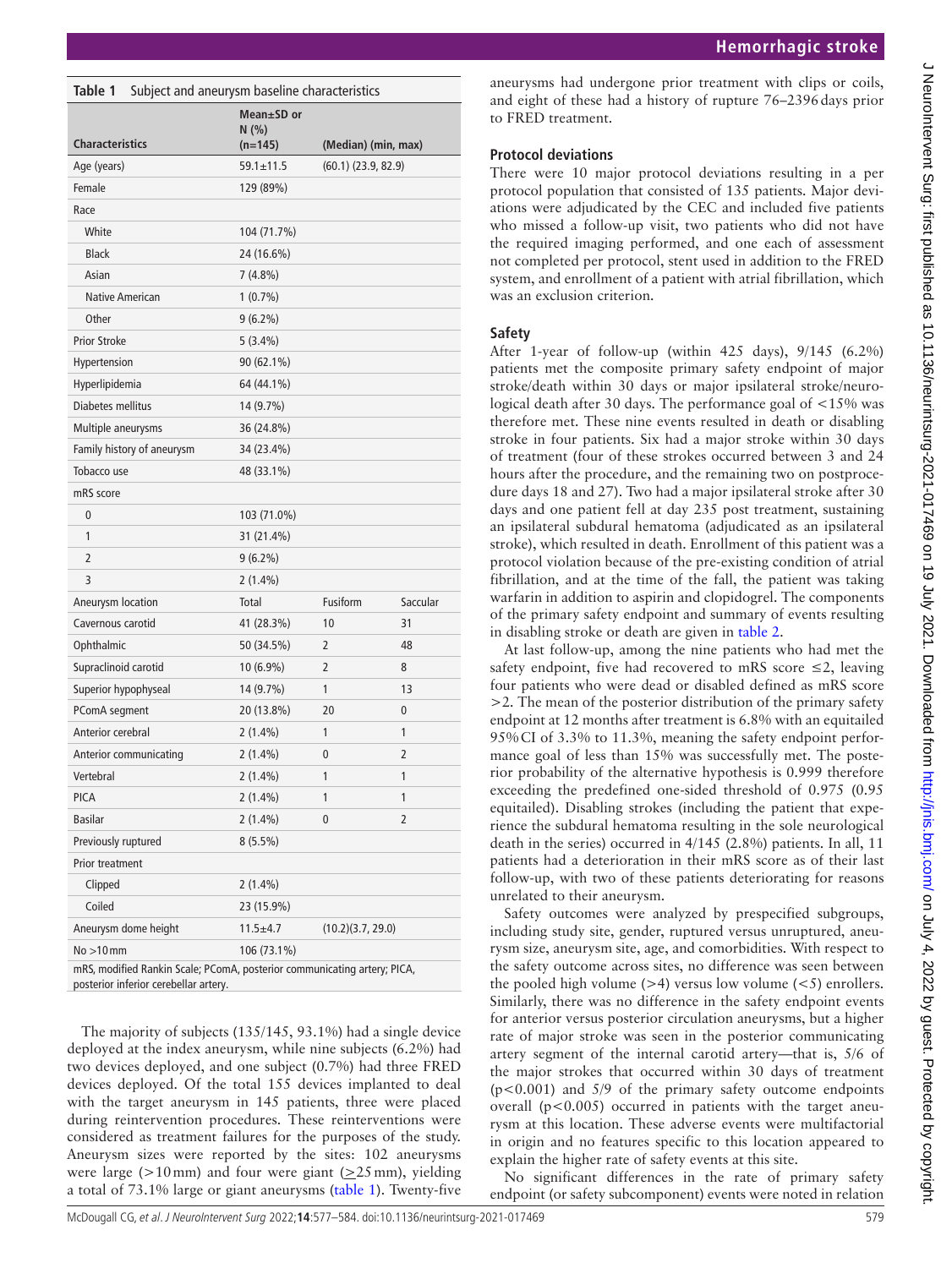

**Figure 1** Patient accountability. FRED, Flow Redirection Endoluminal Device; ITT, intention-to-treat; mITT, modified intention-to-treat.

to patient age or gender, nor in relation to aneurysm size or rupture status. There were no unexpected adverse device effects during this trial.

As detailed above, a total of nine primary safety endpoint events occurred, resulting in death or permanent disability in four patients. An additional nine neurological events were adjudicated as minor strokes, for a total of 18 strokes occurring in 15 patients. The severity, timing, baseline mRS score, and mRS score at last follow-up of the patients with a stroke are shown in [table](#page-4-1) 3.

As listed in [table](#page-4-0) 2, four subjects experienced hemorrhagic events. Three of the events were adjudicated as primary safety endpoints, one of these, as described above, the result of a subdural hematoma secondary to a fall 235 days after treatment. The fourth event, 12 months after treatment of a small cavernous segment aneurysm, was a small sylvian fissure subarachnoid hemorrhage. This was adjudicated as a minor stroke but resulted in no new neurological deficit. The remaining two hemorrhagic events were adjudicated as primary safety endpoints secondary to delayed target aneurysmal hemorrhage. One of the delayed

<span id="page-3-0"></span>hemorrhages resulted from a previously unruptured 17mm right carotid supraclinoid sidewall aneurysm. A second FRED was placed, and complete aneurysm occlusion was achieved. Twelvemonth NIHSS and mRS scores were unchanged from their baseline values of 1 and 0, respectively. The final hemorrhagic event resulted from a previously unruptured 16mm left posterior communicating segment aneurysm with a subarachnoid hemorrhage 18 days after treatment. A second FRED device was placed as was a ventricular drain. At the 12-month follow-up the aneurysm was completely occluded and mRS and NIHSS scores were 0. Although both of these patients achieved excellent outcomes, their treatment is reported as a failure with respect to both safety and efficacy. In total 9/145 (6.2%) patients experienced a devicerelated serious adverse event as adjudicated by the CEC (six strokes, one aneurysm rupture, two transient ischemic attacks).

#### **Device thrombosis**

There were 12 (8.3%) reports of 'device thrombosis'. Eight of these thrombosis events occurred on the day of the index procedure, and all eight were successfully treated with various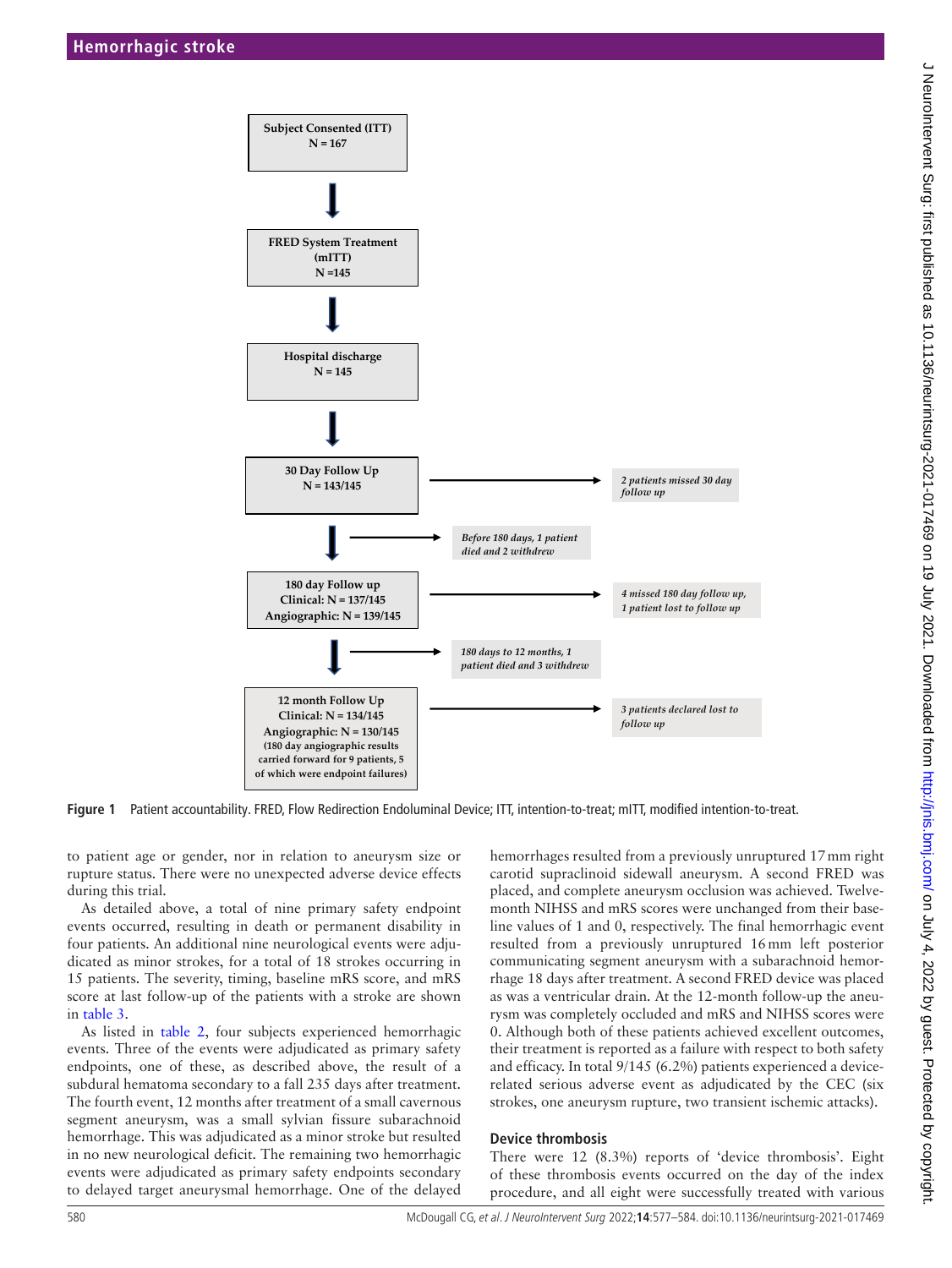<span id="page-4-0"></span>**Table 2** Primary safety endpoint events through 12 months and primary safety analysis of neurological death and disabling stroke (CECadjudicated safety population)

|                                                                                                                                | $n = 145$    | <b>Posterior</b><br><b>Mean</b> |                        |
|--------------------------------------------------------------------------------------------------------------------------------|--------------|---------------------------------|------------------------|
| Analysis using prespecified primary safety endpoint definition                                                                 | $n$ (%)      | (95% CI)                        | Posterior probability* |
| Primary safetyt                                                                                                                | $9(6.2\%)$   | 6.8% (3.3% to 11.3%)            | 0.999                  |
| Primary safety components:                                                                                                     |              |                                 |                        |
| Major stroke within 30 days                                                                                                    | $6(4.1\%)$   | 4.8% (1.9% to 8.7%)             |                        |
| Death within 30 days                                                                                                           | $\mathbf{0}$ | $0.7\%$ (0.0% to 2.5%)          |                        |
| Major ipsilateral stroke 31-425 days                                                                                           | $3(2.1\%)$   | 2.7% (0.7% to 5.8%)             |                        |
| Neurological death 31-425 days‡                                                                                                | $1(0.7\%)$   | 1.4% (0.2% to 3.7%)             |                        |
| Additional primary safety analysis using composite rate of neurological death and any<br>disabling stroke (mRS score $\geq$ 3) |              |                                 |                        |
| Primary safety                                                                                                                 | $4(2.8\%)$   |                                 |                        |
| Primary safety components:                                                                                                     |              |                                 |                        |
| Major stroke within 30 days                                                                                                    | $2(1.4\%)$   |                                 |                        |
| Death within 30 days                                                                                                           | 0            |                                 |                        |
| Major ipsilateral stroke 31-425 days                                                                                           | $2(1.4\%)$   |                                 |                        |
| Neurological death 31-425 days‡                                                                                                | $1(0.7\%)$   |                                 |                        |

\*Posterior probability that the primary safety endpoint event rate is <15%.

†Primary safety endpoint defined as rate of death or major stroke within 30 days or neurologic death or major ipsilateral stroke within 12 months.

‡One subject fell and had a major ipsilateral stroke (subdural hematoma) at day 235 postoperatively with subsequent neurological death 1 day later and is listed under both stroke and death 31–425 days for this event. CEC, Clinical Events Committee; mRS, modified Rankin Scale.

combinations of IIb/IIIa inhibitors and mechanical means. The remaining four events were identified on post-treatment days 1, 3, 5 and 345. Three of these four delayed events were thought to be due to technical problems, including carotid dissection

<span id="page-4-1"></span>

| <b>Table 3</b> Listing of all patients with strokes (ischemic and |
|-------------------------------------------------------------------|
| hemorrhagic): CEC-adjudicated, Safety population and outcome by   |
| mRS score at last follow-up                                       |

| <b>Patient</b>                                                                                                                                   | <b>Postoperative</b><br>day | <b>SAE</b>                | mRS at<br>baseline | mRS at last<br>assessment |
|--------------------------------------------------------------------------------------------------------------------------------------------------|-----------------------------|---------------------------|--------------------|---------------------------|
| Deaths (major and minor stroke)                                                                                                                  |                             |                           |                    |                           |
| 1                                                                                                                                                | 235                         | SDH (major)               | $\mathbf{1}$       | 6                         |
| 1                                                                                                                                                | Index                       | Stroke (minor)            |                    |                           |
| Major and minor strokes                                                                                                                          |                             |                           |                    |                           |
| $\overline{2}$                                                                                                                                   | 1                           | Stroke (major)            | 0                  | 4                         |
| $\overline{2}$                                                                                                                                   | 311                         | Visual impairment (minor) |                    |                           |
| 3                                                                                                                                                | 27                          | Stroke (major)            | $\overline{2}$     | 6                         |
| 3                                                                                                                                                | 25                          | Stroke (minor)            |                    |                           |
| Major strokes                                                                                                                                    |                             |                           |                    |                           |
| $\overline{4}$                                                                                                                                   | 345                         | Stroke (major)            | 0                  | 3                         |
| 5                                                                                                                                                | 76                          | Aneurysm rupture (major)  | 0                  | $\mathbf{0}$              |
| 6                                                                                                                                                | Index                       | Stroke (major)            | 0                  | 1                         |
| 7                                                                                                                                                | 1                           | Stroke (major)            | 0                  | $\mathbf{0}$              |
| 8                                                                                                                                                | 18                          | Aneurysm rupture (major)  | 0                  | $\mathbf{0}$              |
| 9                                                                                                                                                | Index                       | Stroke (major)            | 1                  | 1                         |
| Minor strokes                                                                                                                                    |                             |                           |                    |                           |
| 10                                                                                                                                               | Index                       | Stroke (minor)            | 1                  | 1                         |
| 11                                                                                                                                               | Index                       | Stroke (minor)            | 0                  | 1                         |
| 12                                                                                                                                               | 298                         | Stroke (minor)            | $\mathbf{0}$       | $\mathbf{0}$              |
| 13                                                                                                                                               | 5                           | Stroke (minor)            | 0                  | $\overline{2}$            |
| 14                                                                                                                                               | 1                           | Stroke (minor)            | $\mathbf{0}$       | $\mathbf{0}$              |
| 15                                                                                                                                               | 356                         | SAH (minor)               | $\mathbf{0}$       | $\mathbf{0}$              |
| CEC, Clinical Events Committee; mRS, modified Rankin Scale; SAE, serious adverse event; SAH,<br>subarachnoid hemorrhage; SDH, subdural hematoma. |                             |                           |                    |                           |

and kinking of the device, and the fourth, noted on day 345, was seen in the setting of multiple territory thrombo-embolic infarcts. Two of these four patients with delayed events had complete occlusion of the parent artery at follow-up (both included as 'stenosis' below) and an additional patient did not undergo follow-up angiography. These 12 events resulted in two subjects experiencing major strokes, three subjects minor strokes, and two subjects with transient ischemic attacks.

#### **Stenosis**

Stenosis of  $\geq$ 50% at the 12-month follow-up was observed in six patients. Two of the six patients with stenosis were symptomatic, and three of the six had complete parent artery occlusions. The symptomatic patient with complete occlusion was the one described above, who presented at day 345 with multiple territory thromboembolic strokes. The second patient with symptomatic stenosis had embolic strokes on the day of treatment but recovered to NIHSS and mRS scores of 0 by day 30, although kinking and severe stenosis of the device was noted at angiographic follow-up. The four remaining patients were asymptomatic, although two of these patients had complete parent artery occlusions thought to be due to carotid artery dissections.

#### **Effectiveness**

Of the 145 patients comprising the ITT population, 139 had follow-up angiograms interpretable by the core laboratory. In nine of these 139 patients angiograms from earlier than 1year were carried forward as 1-year angiograms were not available. Five of these nine patients were adjudicated as endpoint failures. Eighty of 139 (57.6%) patients met the criteria for primary effectiveness—that is, complete aneurysm occlusion without stenosis >50%and no re-treatment [\(table](#page-5-0) 4).

To account for the six patients without follow-up imaging, a tipping point analysis was done. Assuming a worst-case scenario with none of the six missing patients meeting the effectiveness criteria, the primary effectiveness would be reduced to 80/145 yielding a posterior mean (95% CI) of 55.1% (47.0% to 63.0%). This worstcase scenario exceeds the predefined primary effectiveness endpoint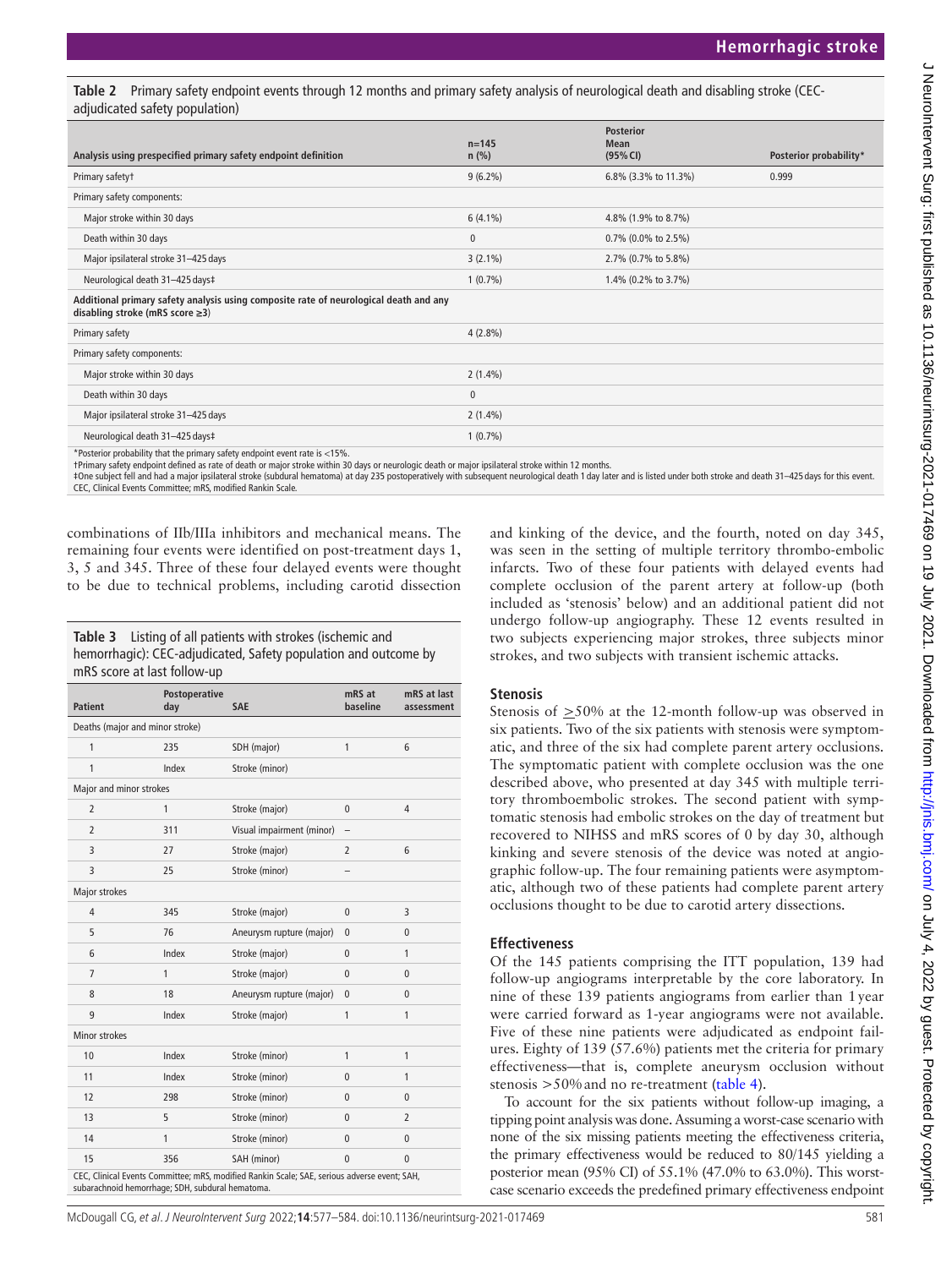<span id="page-5-0"></span>**Table 4** Primary effectiveness (complete aneurysm occlusion with no significant stenosis and no re-treatment) and alternative definition of effectiveness (near-complete aneurysm occlusion with no significant stenosis and no re-treatment) intention-to-treat population

| <b>Endpoint</b>                                                                      | $n = 139$<br>$n$ (%) | <b>Posterior mean</b><br>(95% CI) | Posterior probability* |
|--------------------------------------------------------------------------------------|----------------------|-----------------------------------|------------------------|
| Primary effectiveness                                                                | 80 (57.6%)           | 57.4% (49.2% to 65.5%)            | 0.997                  |
| Primary effectiveness components:                                                    |                      |                                   |                        |
| Aneurysm occlusion (Raymond 1) (n=140)t                                              | 88 (62.9%)           | 62.7% (54.6% to 70.4%)            |                        |
| Absence of clinically significant stenosis of parent artery ( $\geq$ 50%) (n=139)    | 133 (95.7%)          | 95.0% (90.9% to 98.0%)            |                        |
| No re-treatment (n=140)+                                                             | 132 (94.3%)          | 93.7% (89.1% to, 97.0%)           |                        |
| Primary effectiveness, alternative definition                                        | 100 (71.9%)          | 71.6% (63.9% to 78.7%)            | >0.999                 |
| Primary effectiveness components:                                                    |                      |                                   |                        |
| Aneurysm occlusion (90% occlusion or<br>greater) $(n=140)$ <sup>+</sup>              | 112 (80.0%)          | 79.6% (72.6% to 85.8%)            |                        |
| Absence of clinically significant stenosis<br>of parent artery ( $\geq$ 50%) (n=139) | 133 (95.7%)          | 95.0% (90.9% to 98.0%)            |                        |
| No re-treatment $(n=140)$ <sup>+</sup>                                               | 132 (94.3%)          | 93.7% (89.1% to 97.0%)            |                        |
| *Posterior probability that the primary efficacy endpoint success rate is >46%.      |                      |                                   |                        |

†One subject was assessed for aneurysm occlusion but not stenosis of the parent artery.

success of >46%, yielding a favorable primary effectiveness result for the trial.

Primary effectiveness of prespecified subgroups of the intention-to-treat population was analyzed by aneurysm site, patient gender, age, aneurysm rupture status, size, and location. No statistically significant differences were seen among these groups for either the composite primary effectiveness measure or any of its subcomponents. There was a trend towards a higher occlusion rate for patients under age 60, but this did not reach statistical significance.

#### **Target aneurysm re-treatment**

Re-treatment occurred in eight subjects: four were carried out to deal with complications of aneurysm rupture or thrombosis, and four because of continued aneurysm filling. Three of these treatment failures were due, at least in part, to device migration (or

foreshortening). All eight subjects were re-treated by placement of additional flow diverters.

#### **Prespecified secondary endpoints**

A summary of the secondary endpoints is included in [table](#page-5-1) 5.

One of the prespecified secondary endpoints was an alternative definition of occlusion, defined as the number of patients with clinically acceptable (90–100%) occlusion, <50% stenosis of the parent artery, and without unplanned alternative treatment. This alternative definition of successful occlusion was seen in 100/139 (71.9%) patients. The subcomponents of this endpoint are shown in [table](#page-5-1) 5.

#### **DISCUSSION**

The performance goals of the trial for safety and efficacy were both met, and as a result FDA approval of the FRED system

<span id="page-5-1"></span>

| Summary of secondary endpoints<br>Table 5                                                                                                                                                                                                                                                                                                                                    |                 |
|------------------------------------------------------------------------------------------------------------------------------------------------------------------------------------------------------------------------------------------------------------------------------------------------------------------------------------------------------------------------------|-----------------|
| <b>Endpoint</b>                                                                                                                                                                                                                                                                                                                                                              | % (n/N)         |
| Proportion of subjects with clinically acceptable (90–100%) occlusion of the target aneurysm, $\leq$ 50% stenosis of the parent artery at the target IA at 12 months as assessed by<br>angiography, and in whom an unplanned alternative treatment of the target IA had not been performed within 12 months                                                                  | 71.9% (100/139) |
| Proportion of subjects in whom an unplanned alternative treatment of the target IA had not been performed within 12 months                                                                                                                                                                                                                                                   | 94.3% (132/140) |
| Proportion of subjects with clinically acceptable aneurysm occlusion (90-100%) of the target aneurysm at 12 months                                                                                                                                                                                                                                                           | 80.0% (112/140) |
| Incidence of ≥50% in-stent stenosis at the target IA at 12 months as assessed by angiography at the independent core laboratory                                                                                                                                                                                                                                              | 4.3% (6/139)    |
| Proportion of subjects with complete occlusion of the target aneurysm on 12 month angiography (Raymond 1)                                                                                                                                                                                                                                                                    | 62.9% (88/140)  |
| Incidence of FRED system procedure-related serious adverse events                                                                                                                                                                                                                                                                                                            | 27.6% (40/145)  |
| Incidence of FRED system device-related serious adverse events                                                                                                                                                                                                                                                                                                               | 18.6% (27/145)  |
| Incidence of unsuccessful delivery of the FRED                                                                                                                                                                                                                                                                                                                               | 1.4% (2/145)    |
| Incidence of unsuccessful deployment of the FRED                                                                                                                                                                                                                                                                                                                             | 2.8% (4/145)    |
| Incidence of migration of the FRED system implant at 12 months                                                                                                                                                                                                                                                                                                               | 2.8% (4/145)    |
| Unplanned alternative treatment on the target IA within 12 months, defined as re-treatment of the target aneurysm with an alternative treatment modality, including open repair,<br>endovascular placement of an additional stent, or treatment of in-stent stenosis observed at the 180-day or 12-month follow-up time-points or at an unscheduled study follow-up<br>visit | 5.7% (8/140)    |
| Change in clinical and functional outcomes at 180-day follow-up, as measured by an increase in the modified Rankin Scale score compared with baseline                                                                                                                                                                                                                        | 13.9% (19/137)  |
| Change in clinical and functional outcomes at 1-year follow-up, as measured by an increase in the modified Rankin Scale score compared with baseline                                                                                                                                                                                                                         | 11.9% (16/135)  |
| Incidence of major stroke, as measured by NIHSS score at 12 months (and ophthalmic examination related to the target aneurysm if determined appropriate)                                                                                                                                                                                                                     | $6.2\%$ (9/145) |
| Incidence of minor stroke, as measured by NIHSS score at 12 months (and ophthalmic examination related to the target aneurysm if determined appropriate)                                                                                                                                                                                                                     | $6.2\%$ (9/145) |
| FRED, Flow Redirection Endoluminal Device; IA, intracranial aneurysm; NIHSS, National Institutes of Health Stroke Scale.                                                                                                                                                                                                                                                     |                 |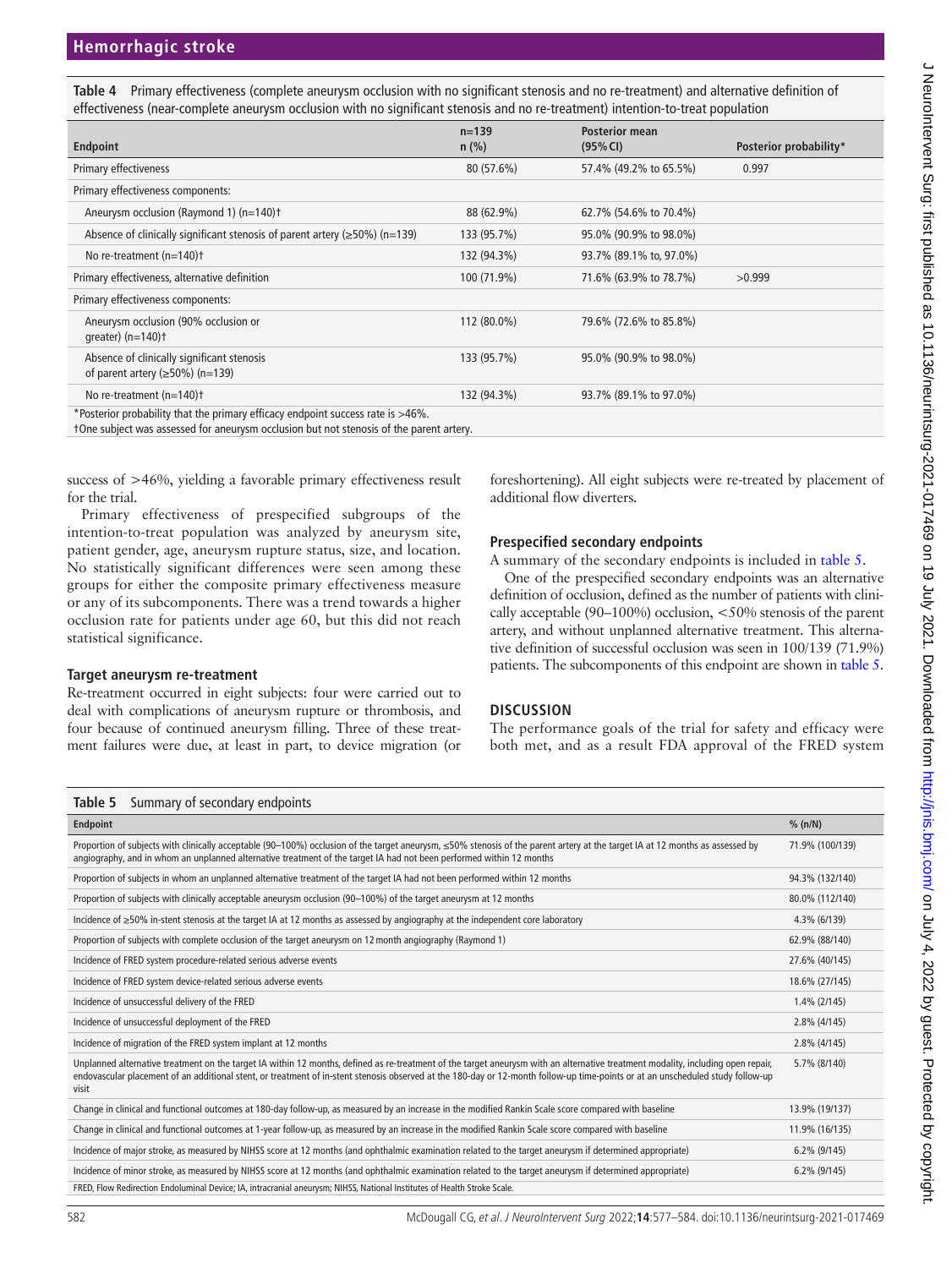# **Study limitations**

The chief limitation of the current study is the lack of a control group. Comparison with other trials is difficult because of significant differences in key features, such as allowed anatomical sites of included aneurysms, aneurysm characteristics such as size, and treatment-related issues such as the number of devices used.

#### **CONCLUSIONS**

As compared with historically derived performance benchmarks, the USA FRED pivotal trial successfully achieved favorable outcomes for the primary endpoints of both safety and efficacy in the treatment of intracranial aneurysms.

#### **Author affiliations**

<sup>1</sup>Department of Neurosurgery, Johns Hopkins Hospital, Baltimore, Maryland, USA 2 Cerebrovascular Center, Houston Methodist, Houston, Texas, USA <sup>3</sup>Department of Neurosurgery, Albany Medical Center, Albany, New York, USA 4 Department of Neurosurgery and Radiology and Canon Stroke and Vascular Research Center, University at Buffalo Jacobs School of Medicine and Biomedical Sciences, Buffalo, New York, USA

5 Department of Neurosurgery, Gates Vascular Institute, Buffalo, New York, USA <sup>6</sup>Department of Neurosurgery, Icahn School of Medicine at Mount Sinai, New York, New York, USA

<sup>7</sup>Department of Neurosurgery, Prisma Health, Greenville, South Carolina, USA 8 Department of Neurointerventional Radiology, Abbott Northwestern Hospital, Minneapolis, Minnesota, USA

<sup>9</sup>Department of Neurological Surgery, Thomas Jefferson University, Philadelphia, Pennsylvania, USA

<sup>10</sup>Department of Neurosurgery, University of Washington, Seattle, WA, USA <sup>11</sup>Department of Radiology and Biomedical Imaging, UCSF, San Francisco, CA, USA

**Correction notice** Since this article was first published online, the following authors have been added to the author group Louis J Kim, Steven W Hetts, Daniel L Cooke and Christopher F Dowd.

**Twitter** Yasha Kayan [@yashakayan](https://twitter.com/yashakayan) and Pascal Jabbour [@PascalJabbourMD](https://twitter.com/PascalJabbourMD)

**Acknowledgements** The investigators wish to recognize Jennifer Jelf, Ryan Chakra and Lucie Thibault for their integral role in the planning, design, and oversight of the FRED pivotal trial.

**Contributors** CGM acted as primary author for this manuscript. All other authors contributed substantially to the conception or design of the work, or the acquisition, analysis or interpretation of data.All authors participated in revising or reviewing critically for important intellectual content and gave final approval of the version published. All authors agree to be accountable for all aspects of the work in ensuring that questions related to the accuracy or integrity of any part of the work are appropriately investigated and resolved.

**Funding** This work was funded by Microvention-Terumo Inc.

**Competing interests** CGM: consultant to Microvention and Medtronic OOD: proctor for FRED/Microvention. AB: consultant to Microvention and Vesalio. AHS:SNIS Board of Directors; current research grants: co-investigator: NIH/NINDS 1R01NS091075 Virtual intervention of intracranial aneurysms; role: co-principal investigator NIH-NINDS R21 NS109575-01 Optimizing approaches to endovascular therapy of acute ischemic stroke; financial interest: Adona Medical, Inc., Amnis Therapeutics, Bend IT Technologies, Ltd., BlinkTBI, Inc, Boston Scientific Corp (for purchase of Claret Medical), Buffalo Technology Partners, Inc., Cardinal Consultants, LLC, Cerebrotech Medical Systems, Inc, Cognition Medical, Endostream Medical, Ltd, Imperative Care, Inc., Instylla, Inc., International Medical Distribution Partners, IRRAS, LaunchNY Seed Fund Management, LLC, NeuroRadial Technologies, Inc., Neurovascular Diagnostics, Inc., Perflow Medical, Ltd., Q'Apel Medical, Inc., Radical

was granted. The primary safety endpoint was met in 9/145 (6.2%) patients and the primary effectiveness endpoint in 80/139 (57.6%) patients. Disabling or fatal neurological events occurred in 4/145 (2.8%) patients. The goal of this trial—that is, to gain regulatory approval with the US FDA, can be compared with the Pipeline for Uncoilable or Failed Aneurysms (PUFS) and Surpass Intracranial Aneurysm Embolization System Pivotal Trial to Treat Large or Giant Wide Neck Aneurysms (SCENT) trials, which were similarly carried out to gain US FDA approval for the Pipeline and Surpass devices, respectively.<sup>67</sup> With respect to the PUFS trial, major differences from this trial include the larger mean size of the aneurysms included in PUFS, the more restricted locations of aneurysms included (proximal carotid only), and the use of multiple devices in the majority of patients (median three devices per patient). The 6 month safety outcome in PUFS of major stroke or neurological death was met in 5.8% of patients, similar to the rate of 6.2% seen at 1year in the current study, but the rate of complete aneurysm occlusion seen at 6months in PUFS was higher at 73.6%. It is possible that the location of aneurysms being primarily within the carotid siphon favored a higher rate of occlusion in PUFS as it has been shown that the straightening effect of a flow diverter in a curved segment of the artery correlates with complete aneurysm occlusion, an effect that would be less frequently seen in straighter segments of the carotid, such as the posterior communicating artery segment.<sup>8</sup> The corresponding safety and efficacy figures for the more recent SCENT trial are 8.3% and 62.8%, not meaningfully different from the current study results. Permanently disabling or fatal stroke events in SCENT were 6.1% vs 2.8% in the FRED Pivotal Trial.

Although the FRED system is a relative newcomer to the flow diversion field, a growing body of high-quality evidence consistently shows it provides satisfactory safety and efficacy results. $9-12$ Some caution must be exercised in comparing the results of these trials as they vary in definitions of adverse safety outcome, the proportion of large versus small aneurysms, proportion of anterior versus posterior aneurysm locations, duration of follow-up, and number of aneurysms concomitantly treated with adjuvant devices such as coils. Additionally, the rate of complete aneurysm occlusion in these trials is generally higher than reported in the current study, perhaps, at least in part, because they did not employ the composite endpoint we used in this study where parent artery occlusion, stenosis >50%, use of adjuvant treatment, or re-treatment of target aneurysm would all be adjudicated as failures of efficacy.

Without losing sight of the fact that these differences exist, it is reassuring to note that the very low 2.8% rate of disabling stroke (mRS score >2) or death seen in this trial is consistently reflected in the other recent major trials of the FRED system, where combined permanent morbidity and mortality was reported as ranging from 2.3% to  $4.8\%$ .<sup>9-12</sup> As was seen with the Pipeline device,  $6^{13}$ <sup>14</sup> these same studies of the FRED system report improving rates of complete aneurysm occlusion over time, with occlusion at 1 year ranging from 73.3% to 91.3%.

These results in aggregate are similar to the results reported in prior pooled analyses of treatment with the Pipeline flow diverters, specifically the International Retrospective Study of the Pipeline Embolization Device (IntrePED) study, and the pooled analysis of the PUFS, IntrePED, and ASPIRe data.[15 16](#page-7-6) In the pooled analysis the combined major neurologic morbidity and mortality was 7.1% versus 2.8% in this trial and 2.3% in the EuroFRED registry.<sup>[9](#page-7-5)</sup> Complete aneurysm occlusion at 1 year was 85.5% in the pooled Pipeline